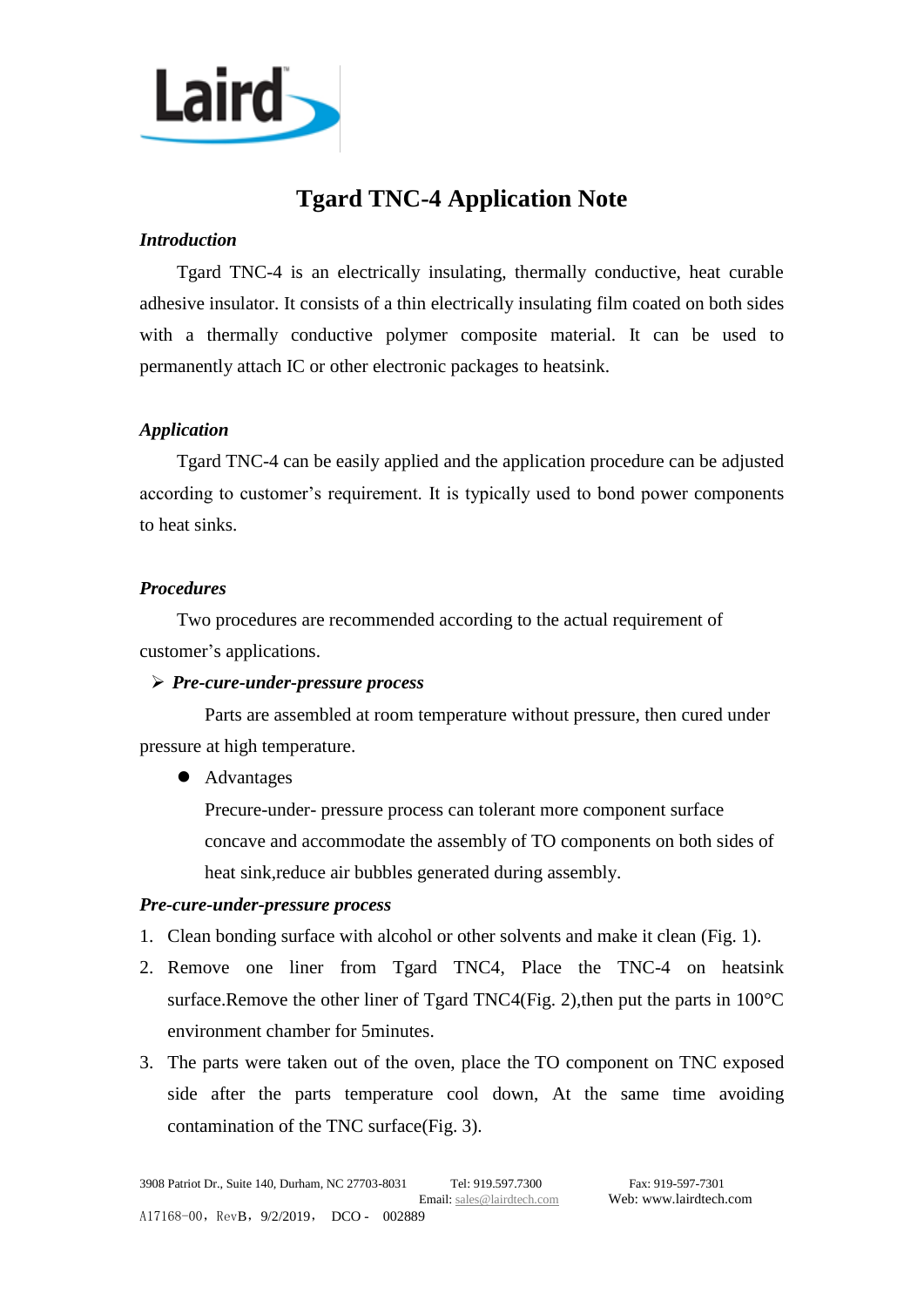

- 4. Cure the assembly which with 25 psi—35psi pressures for 6 minutes after the TNC surface reach 150C, using pressure pads/foams to apply pressure uniformly on both sides (Fig. 4).
- 5. The entire assembly process is best completed in 12 hours.



6. After the TNC surface reach 150C, curing can be finished in 6 minutes, however, due to different heatsink size the TNC will take different period to be heated upto 150C, so the curing conditions would be slightly different according to actual products and heat oven conditions. During curing process, the assembly should be on a horizontal and flat surface and IC parts should be up towards (Fig. 5). And the Assembly could not be slanting during the curing process and before being cooled down.



Fig 5